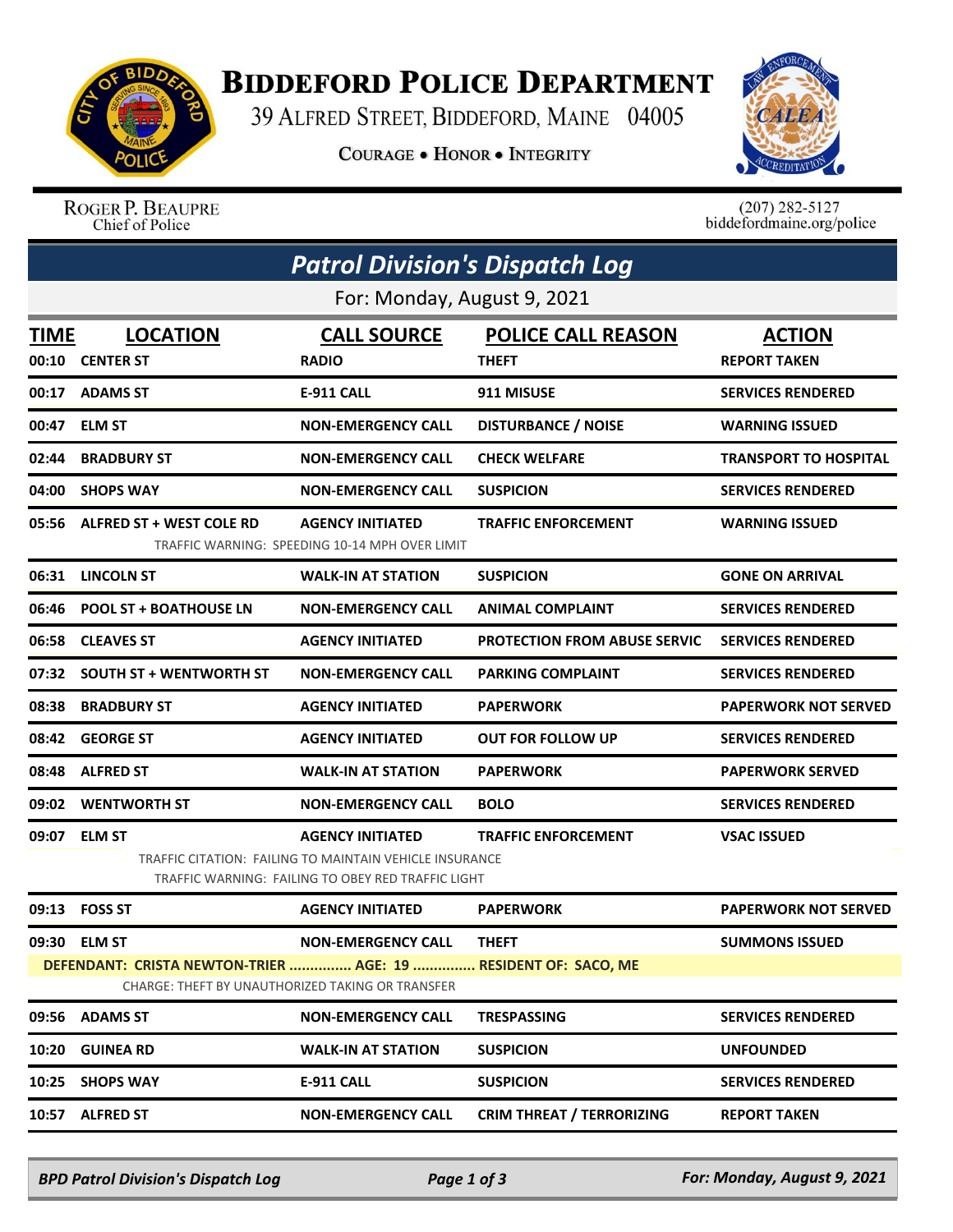| <b>TIME</b>                                                                                        | <b>LOCATION</b>                                                                                          | <b>CALL SOURCE</b>                                                                                              | <b>POLICE CALL REASON</b>      | <b>ACTION</b>             |  |  |  |  |
|----------------------------------------------------------------------------------------------------|----------------------------------------------------------------------------------------------------------|-----------------------------------------------------------------------------------------------------------------|--------------------------------|---------------------------|--|--|--|--|
|                                                                                                    | 10:58 GREEN ST + SOUTH ST                                                                                | <b>RADIO</b>                                                                                                    | <b>SUSPICION</b>               | <b>GONE ON ARRIVAL</b>    |  |  |  |  |
|                                                                                                    | 11:08 ALFRED ST                                                                                          | <b>WALK-IN AT STATION</b>                                                                                       | <b>WARRANT ARREST</b>          | <b>NO ACTION REQUIRED</b> |  |  |  |  |
|                                                                                                    | 11:13 ALFRED ST                                                                                          | <b>AGENCY INITIATED</b>                                                                                         | <b>OUT FOR FOLLOW UP</b>       | <b>SERVICES RENDERED</b>  |  |  |  |  |
| 11:44                                                                                              | <b>MT VERNON ST</b>                                                                                      | <b>NON-EMERGENCY CALL</b>                                                                                       | <b>ARTICLES LOST/FOUND</b>     | <b>SERVICES RENDERED</b>  |  |  |  |  |
| 11:46                                                                                              | <b>EMMONS PL</b>                                                                                         | <b>WALK-IN AT STATION</b>                                                                                       | <b>FRAUD / SCAM</b>            | <b>REPORT TAKEN</b>       |  |  |  |  |
|                                                                                                    | 12:31 ALFRED ST                                                                                          | <b>NON-EMERGENCY CALL</b>                                                                                       | <b>PAPERWORK</b>               | <b>SUMMONS ISSUED</b>     |  |  |  |  |
|                                                                                                    | DEFENDANT: ERIK SCOTT HEBERT  AGE: 31  RESIDENT OF: BIDDEFORD, ME<br>CHARGE: BURGLARY OF A MOTOR VEHICLE |                                                                                                                 |                                |                           |  |  |  |  |
|                                                                                                    | 12:40 ALFRED ST                                                                                          | <b>NON-EMERGENCY CALL</b>                                                                                       | <b>TRESPASSING</b>             | <b>SERVICES RENDERED</b>  |  |  |  |  |
|                                                                                                    | 13:12 SPRUCE ST                                                                                          | <b>NON-EMERGENCY CALL</b>                                                                                       | <b>THEFT</b>                   | <b>REPORT TAKEN</b>       |  |  |  |  |
| 13:25                                                                                              | <b>DRAPEAU ST</b>                                                                                        | <b>E-911 CALL</b>                                                                                               | 911 MISUSE                     | <b>SERVICES RENDERED</b>  |  |  |  |  |
| 13:30                                                                                              | <b>ELM ST</b>                                                                                            | <b>NON-EMERGENCY CALL</b>                                                                                       | <b>CHECK WELFARE</b>           | <b>SERVICES RENDERED</b>  |  |  |  |  |
| 13:33                                                                                              | <b>GRAHAM ST</b>                                                                                         | <b>NON-EMERGENCY CALL</b>                                                                                       | <b>HARASSMENT</b>              | <b>FIELD INTERVIEW</b>    |  |  |  |  |
|                                                                                                    | 13:33 ELM ST                                                                                             | <b>AGENCY INITIATED</b>                                                                                         | <b>TRAFFIC ENFORCEMENT</b>     | <b>WARNING ISSUED</b>     |  |  |  |  |
|                                                                                                    |                                                                                                          | TRAFFIC WARNING: FAILING TO OBEY RED TRAFFIC LIGHT                                                              |                                |                           |  |  |  |  |
|                                                                                                    | 13:52 MT PLEASANT ST                                                                                     | <b>WALK-IN AT STATION</b>                                                                                       | <b>PAPERWORK</b>               | <b>SERVICES RENDERED</b>  |  |  |  |  |
| 14:29                                                                                              | <b>BIRCH ST</b>                                                                                          | <b>NON-EMERGENCY CALL</b>                                                                                       | <b>OUT FOR FOLLOW UP</b>       | <b>SERVICES RENDERED</b>  |  |  |  |  |
| 14:33                                                                                              | <b>HORRIGAN CT</b>                                                                                       | <b>AGENCY INITIATED</b>                                                                                         | <b>COMMUNITY ENGAGEMENT</b>    | <b>SERVICES RENDERED</b>  |  |  |  |  |
|                                                                                                    | 15:03 GRAHAM ST + UNION ST                                                                               | <b>NON-EMERGENCY CALL</b>                                                                                       | <b>VIOL OF BAIL CONDITIONS</b> | <b>SUMMONS ISSUED</b>     |  |  |  |  |
| DEFENDANT: RICHARD SAMUEL ROGERS  AGE: 52  RESIDENT OF: BIDDEFORD, ME<br>CHARGE: CRIMINAL MISCHIEF |                                                                                                          |                                                                                                                 |                                |                           |  |  |  |  |
|                                                                                                    | CHARGE: VIOLATING CONDITION OF RELEASE                                                                   |                                                                                                                 |                                |                           |  |  |  |  |
|                                                                                                    | 15:16 DEBBIE AVE + WEST ST                                                                               | <b>E-911 CALL</b>                                                                                               | <b>CHECK WELFARE</b>           | <b>NEGATIVE CONTACT</b>   |  |  |  |  |
|                                                                                                    | 15:32 ALFRED ST                                                                                          | <b>AGENCY INITIATED</b>                                                                                         | <b>OUT FOR FOLLOW UP</b>       | <b>SERVICES RENDERED</b>  |  |  |  |  |
| 15:44                                                                                              | <b>MAIN ST</b>                                                                                           | <b>AGENCY INITIATED</b>                                                                                         | <b>OUT FOR FOLLOW UP</b>       | <b>SERVICES RENDERED</b>  |  |  |  |  |
| 15:48                                                                                              | <b>MAINE TPKE + ALFRED ST</b>                                                                            | <b>NON-EMERGENCY CALL</b>                                                                                       | <b>ASSIST OTHER AGENCY</b>     | <b>NEGATIVE CONTACT</b>   |  |  |  |  |
| 16:03                                                                                              | <b>ALFRED ST</b>                                                                                         | <b>NON-EMERGENCY CALL</b>                                                                                       | <b>ARTICLES LOST/FOUND</b>     | <b>REPORT TAKEN</b>       |  |  |  |  |
|                                                                                                    | 16:11 HILL ST                                                                                            | <b>AGENCY INITIATED</b>                                                                                         | <b>OUT FOR FOLLOW UP</b>       | <b>SERVICES RENDERED</b>  |  |  |  |  |
| 16:20                                                                                              | <b>ELM ST</b>                                                                                            | <b>NON-EMERGENCY CALL</b>                                                                                       | <b>BOLO</b>                    | <b>NEGATIVE CONTACT</b>   |  |  |  |  |
| 16:39                                                                                              | <b>ALFRED ST</b>                                                                                         | <b>AGENCY INITIATED</b>                                                                                         | <b>ASSIST OTHER AGENCY</b>     | <b>NO ACTION REQUIRED</b> |  |  |  |  |
|                                                                                                    | 16:45 ALFRED ST                                                                                          | <b>E-911 CALL</b>                                                                                               | <b>DOMESTIC COMPLAINTS</b>     | <b>REPORT TAKEN</b>       |  |  |  |  |
| 17:21                                                                                              | <b>HILL ST + POOL ST</b>                                                                                 | <b>AGENCY INITIATED</b>                                                                                         | <b>TRAFFIC ENFORCEMENT</b>     | <b>WARNING ISSUED</b>     |  |  |  |  |
|                                                                                                    |                                                                                                          | TRAFFIC WARNING: FAILURE TO REGISTER VEHICLE<br>TRAFFIC WARNING: OPERATING VEHICLE WITH INADEQUATE BRAKE LIGHTS |                                |                           |  |  |  |  |
| 17:33                                                                                              | <b>WESTWOOD DR</b>                                                                                       | <b>NON-EMERGENCY CALL</b>                                                                                       | <b>MOTOR VEHICLE THEFT</b>     | <b>UNFOUNDED</b>          |  |  |  |  |
|                                                                                                    | 17:41 MAIN ST                                                                                            | <b>NON-EMERGENCY CALL</b>                                                                                       | <b>THEFT</b>                   | <b>REPORT TAKEN</b>       |  |  |  |  |
|                                                                                                    |                                                                                                          |                                                                                                                 |                                |                           |  |  |  |  |